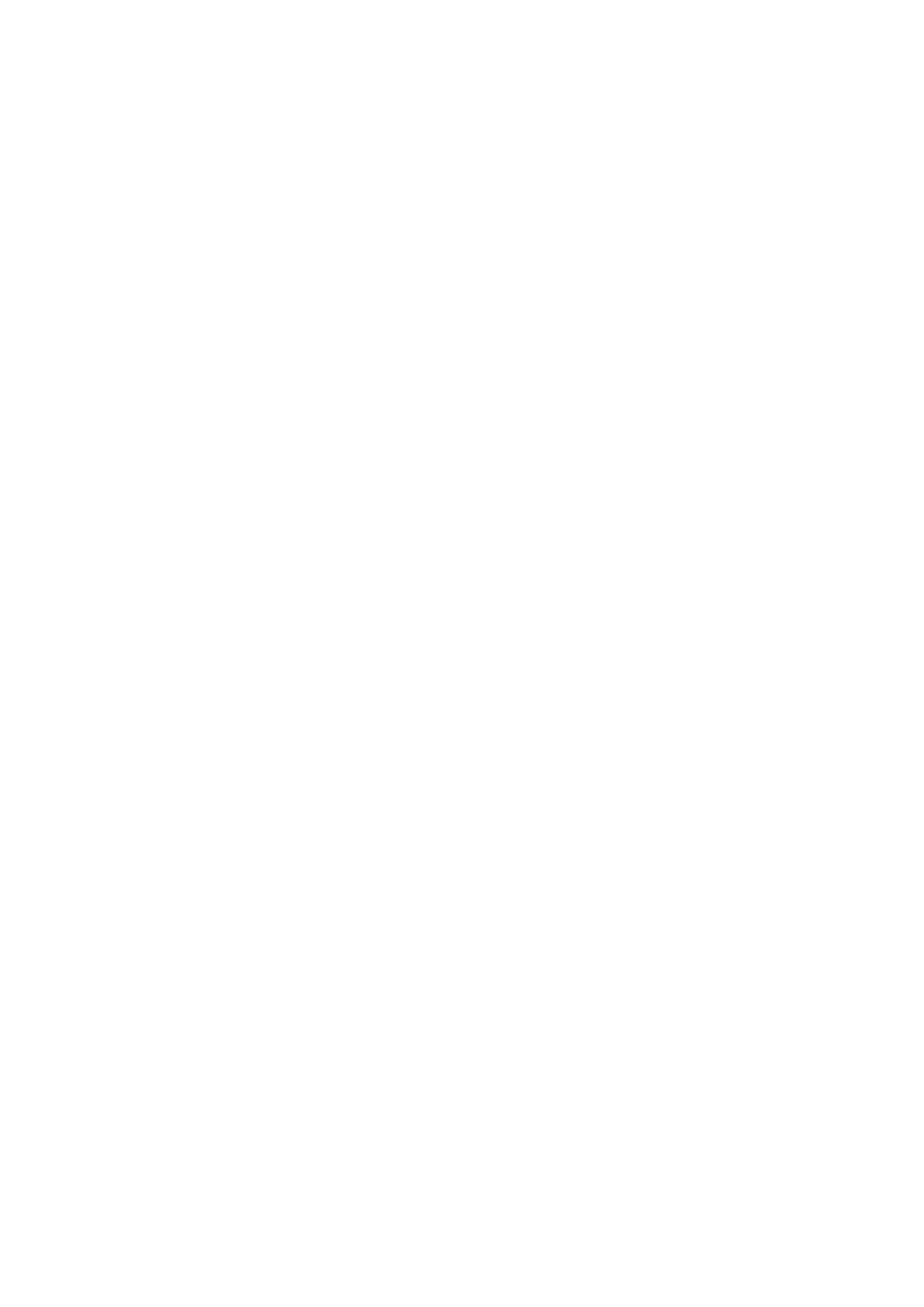# **TABLE OF CONTENTS 31 MAY 2017**

| <b>Business</b> | Page No. |
|-----------------|----------|
|                 |          |

| 1. | <b>Meeting Conduct</b>                | 5 |
|----|---------------------------------------|---|
|    | 1.1 Apologies                         | 5 |
|    | 1.2 Announcements by the Mayor        | 5 |
|    | 1.3 Conflict of Interest Declarations | 5 |
|    | 1.4 Confirmation of Minutes           | 5 |
|    | 1.5 Items not on the Agenda           | 5 |
|    | 1.6 Public Participation              | 5 |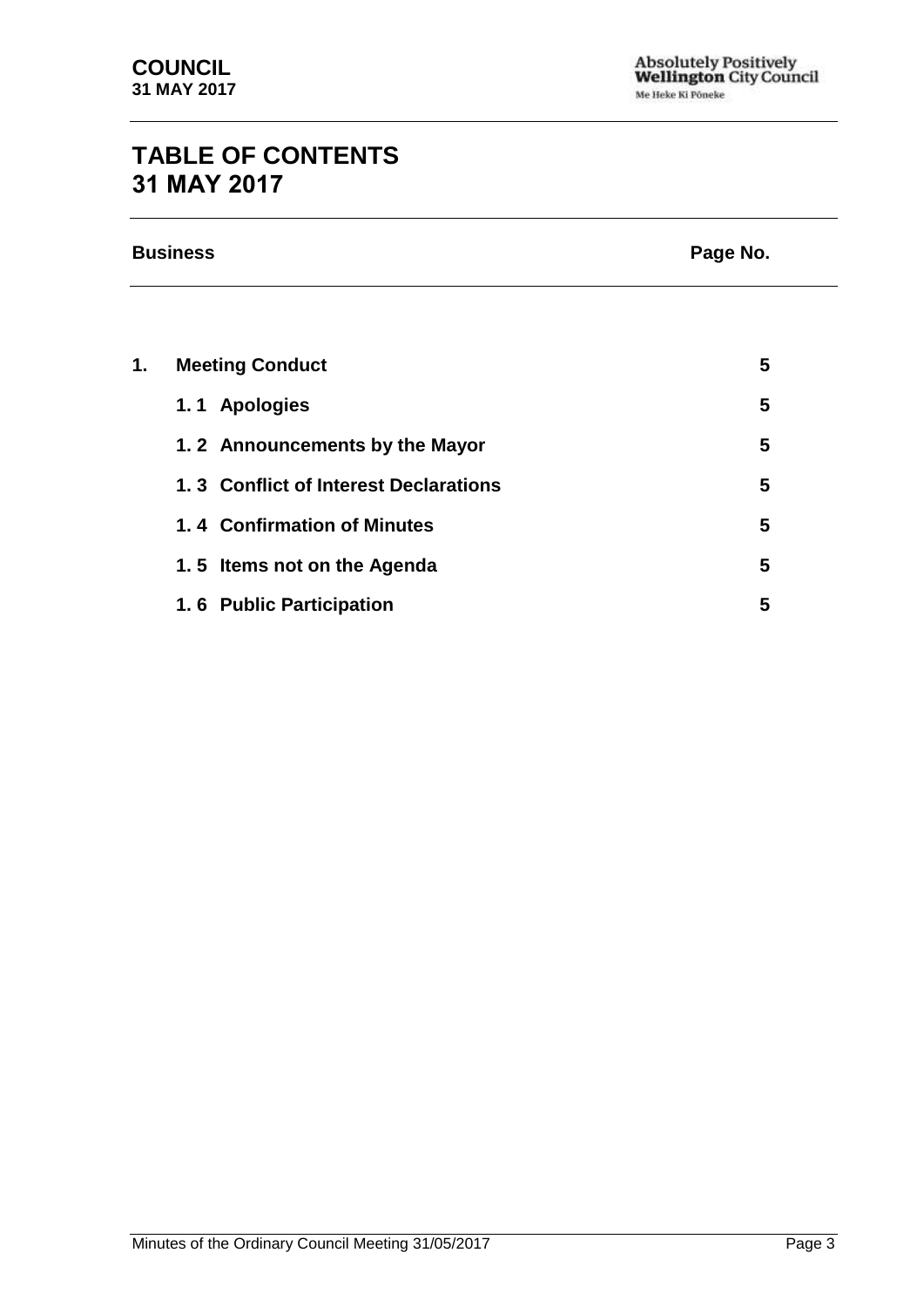| 2.<br><b>General Business</b> |                  |                                                                                                                                                                                                                                                   | 6              |
|-------------------------------|------------------|---------------------------------------------------------------------------------------------------------------------------------------------------------------------------------------------------------------------------------------------------|----------------|
|                               | 2.1              | <b>Remit proposed by the Hastings District Council and</b><br><b>Gisborne District Council to the Local Government New</b><br>Zealand - Annual General Meeting - seeking support<br>from the Wellington City Council                              | 6              |
| 3.                            |                  | <b>Committee Reports</b>                                                                                                                                                                                                                          | $\overline{7}$ |
|                               | 3.1              | Report of the Wellington Region Waste Management and<br><b>Minimisation Plan Joint Committee Meeting of 27</b><br>February 2017   Revision of Wellington Region Waste<br>Management and Minimisation Joint Committee Terms of<br><b>Reference</b> | $\overline{7}$ |
|                               | 3.2              | Report of the City Strategy Committee Meeting of 20<br>April 2017   Wellington Town Belt Management Plan<br><b>Review</b>                                                                                                                         | 8              |
|                               | 3.3              | Report of the City Strategy Committee Meeting of 11 May<br>2017   Wellington Regional Sport and Active Recreation<br><b>Strategy Implementation</b>                                                                                               | 9              |
|                               | 3.4              | Report of the City Strategy Committee Meeting of 11 May<br>2017   Johnsonville Library Project: Request for extra<br>funding                                                                                                                      | 9              |
|                               | 3.5              | <b>Report of the Regulatory Processes Committee Meeting</b><br>of 24 May 2017   Proposed Road Stopping - Land<br>Adjoining 82 Newlands Road, Newlands                                                                                             | 11             |
|                               | 3.6              | <b>Report of the Regulatory Processes Committee Meeting</b><br>of 24 May 2017   Road Stopping and Exchange - Legal<br>Road Adjoining 19 Devon Street, Aro Valley                                                                                  | 11             |
|                               | <b>Questions</b> |                                                                                                                                                                                                                                                   |                |

| 4. | <b>Public Excluded</b>                               |    |
|----|------------------------------------------------------|----|
|    | 4.1 Appointments to Council-Controlled Organisations | 13 |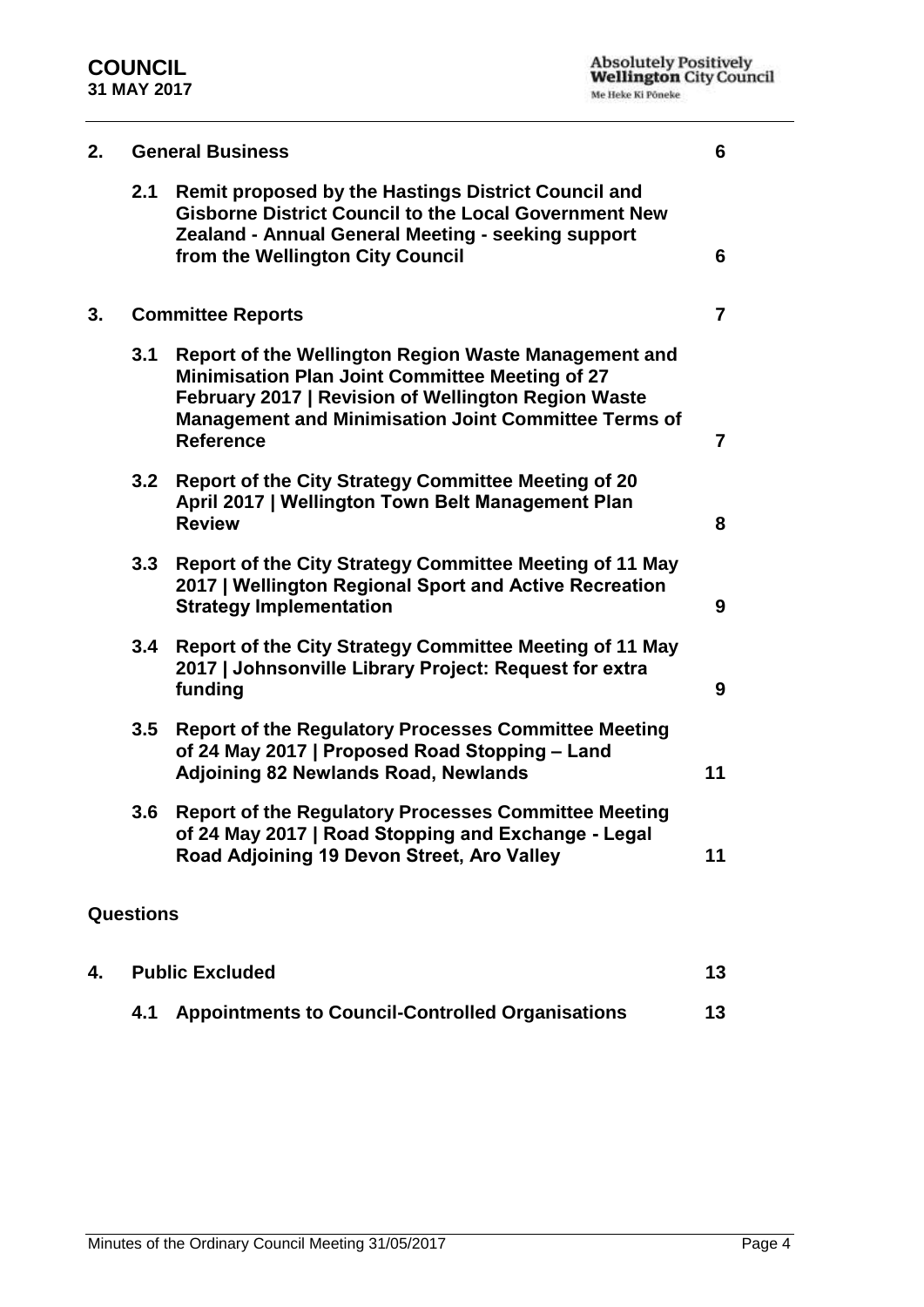## <span id="page-4-0"></span>**1 Meeting Conduct**

The meeting commenced at 9:31 am

#### <span id="page-4-1"></span>**1. 1 Apologies**

#### **Moved Mayor Lester, seconded Councillor Sparrow**

#### **Resolved**

That the Council:

1. Accept the apology for absence from Councillor Day, on Council business.

### **Carried**

### <span id="page-4-2"></span>**1. 2 Announcements by the Mayor**

The Mayor announced the passing of Mrs Alexia Pickering. Mrs Pickering was well known to Council for her attendance to meetings to advocate on disability issues. She was born in Petone in 1930s. She was married to Mr Neville Pickering, former Member of Parliament (MP) and former Mayor of Christchurch City.

Mrs Pickering will be remembered for her work ensuring that our city was accessible to the general public. In particular her strong influence on the waterfront, and ensuring that it would remain accessible, and that accessibility concerns and issues would be considered important as part of these projects. The Mayor and Council was saddened to hear about her passing.

#### <span id="page-4-3"></span>**1. 3 Conflict of Interest Declarations**

No conflict of interest was declared.

#### <span id="page-4-4"></span>**1. 4 Confirmation of Minutes**

#### **Moved Mayor Lester, seconded Councillor Marsh**

#### **Resolved**

That the Council:

1. Approve the minutes of the Ordinary Council Meeting held on 26 April 2017, having been circulated, that they be taken as read and confirmed as an accurate record of that meeting.

**Carried**

#### <span id="page-4-5"></span>**1. 5 Items not on the Agenda**

There are no items not on the agenda.

#### <span id="page-4-6"></span>**1. 6 Public Participation**

<span id="page-4-7"></span>There were no requests for Public Participation.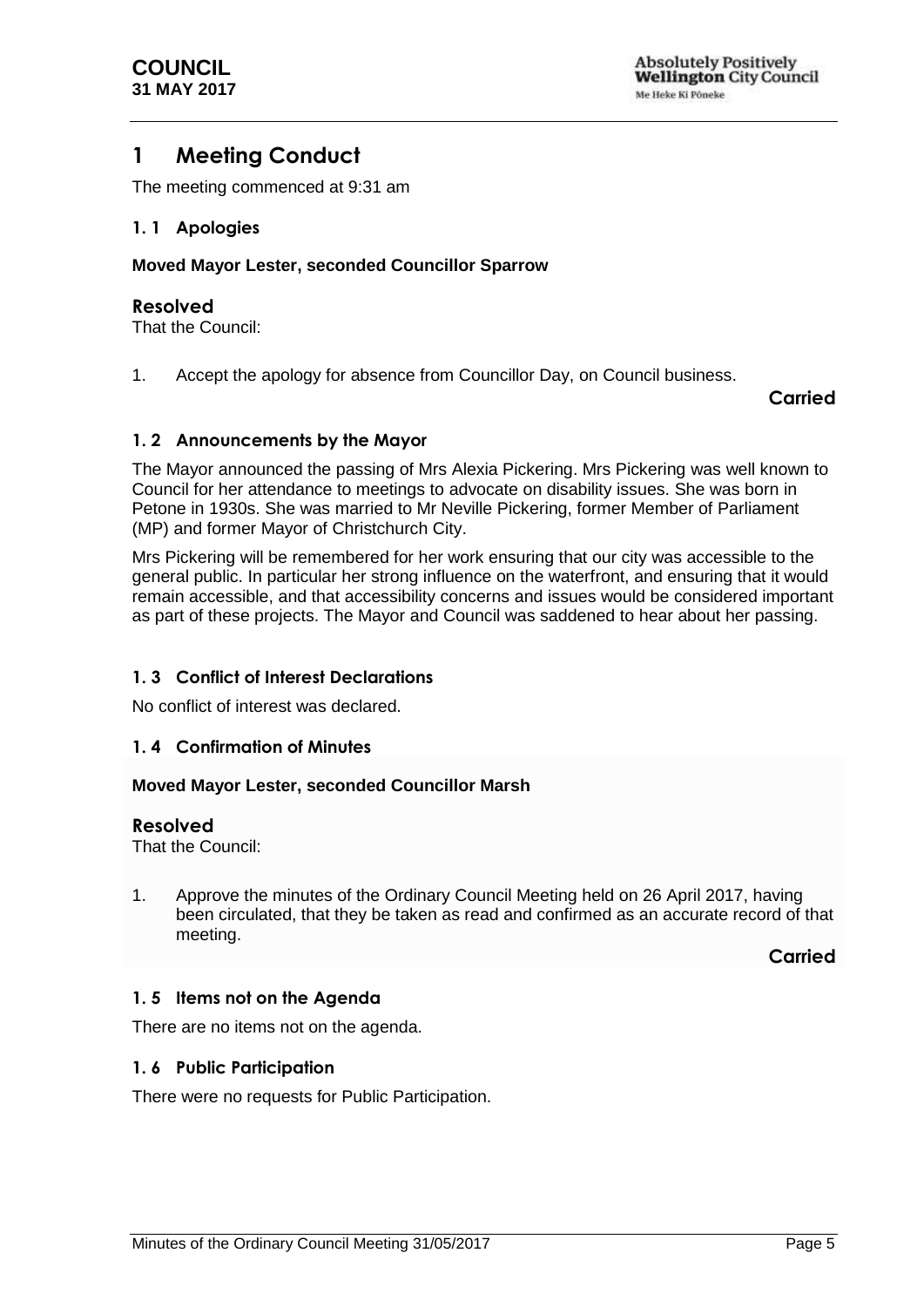## **2. General Business**

## <span id="page-5-0"></span>**2.1 Remit proposed by the Hastings District Council and Gisborne District Council to the Local Government New Zealand - Annual General Meeting - seeking support from the Wellington City Council**

#### **Moved Mayor Lester, seconded Councillor Calvert**

## **Resolved**

#### That the Council:

2. Agree in principle to the remit proposed by the Gisborne District Council, in order for the remit to be included in the Local Government New Zealand Annual General Meeting agenda. However, Council should note officer advice that caution should be taken if Council agree to support the remit proposed by the Gisborne District Council at the Local Government New Zealand Annual General Meeting on 25 July 2017. The remit is as follows:

#### Gisborne District Council

*"That a proportion of the 15% Goods and Service Tax (GST) paid by everyone, including visitors, as soon as they buy goods or services be returned to the regions so that Councils can use this money to pay for the servicing of visitor infrastructure."*

A division was called for, voting on which was as follows:

|      | arrioidh mao cailca ion, roting on millon mao ao iollom                                                                                                                                                                                                                                                    |                                                                          |                                                                                                                                                                                                                                                                                                                                                                                                                                                                                                                                             |         |
|------|------------------------------------------------------------------------------------------------------------------------------------------------------------------------------------------------------------------------------------------------------------------------------------------------------------|--------------------------------------------------------------------------|---------------------------------------------------------------------------------------------------------------------------------------------------------------------------------------------------------------------------------------------------------------------------------------------------------------------------------------------------------------------------------------------------------------------------------------------------------------------------------------------------------------------------------------------|---------|
| For: | Mayor Lester<br>Councillor Calvi-Freeman<br><b>Councillor Dawson</b><br>Councillor Eagle<br>Councillor Free<br><b>Councillor Gilberd</b><br>Councillor Lee<br><b>Councillor Marsh</b><br><b>Councillor Pannett</b><br>Councillor Sparrow<br>Councillor Woolf<br>Councillor Young<br>Majority Vote:<br>12:2 | <b>Against:</b><br><b>Councillor Calvert</b><br><b>Councillor Foster</b> |                                                                                                                                                                                                                                                                                                                                                                                                                                                                                                                                             |         |
|      |                                                                                                                                                                                                                                                                                                            |                                                                          |                                                                                                                                                                                                                                                                                                                                                                                                                                                                                                                                             | Carried |
| 1.   | Receive the information.                                                                                                                                                                                                                                                                                   |                                                                          |                                                                                                                                                                                                                                                                                                                                                                                                                                                                                                                                             |         |
| 3.   | follows:<br><b>Hastings District Council</b><br>the Māori representation be treated as part of the process for the regular<br><b>Government Commission."</b>                                                                                                                                               |                                                                          | Agree to support the following remits that has been submitted to the Local Government<br>New Zealand for consideration at the Annual General Meeting on 25 July 2017, as<br>"That the Local Government New Zealand lobby the Government to repeal the existing<br>poll provisions relating to the creation of Māori wards contained in sections 19Z-19ZH<br>of the Local Electoral Act 2001 and that, instead, it be a requirement that the issue of<br>representation review with public consultation and final determination by the Local |         |
|      |                                                                                                                                                                                                                                                                                                            |                                                                          |                                                                                                                                                                                                                                                                                                                                                                                                                                                                                                                                             |         |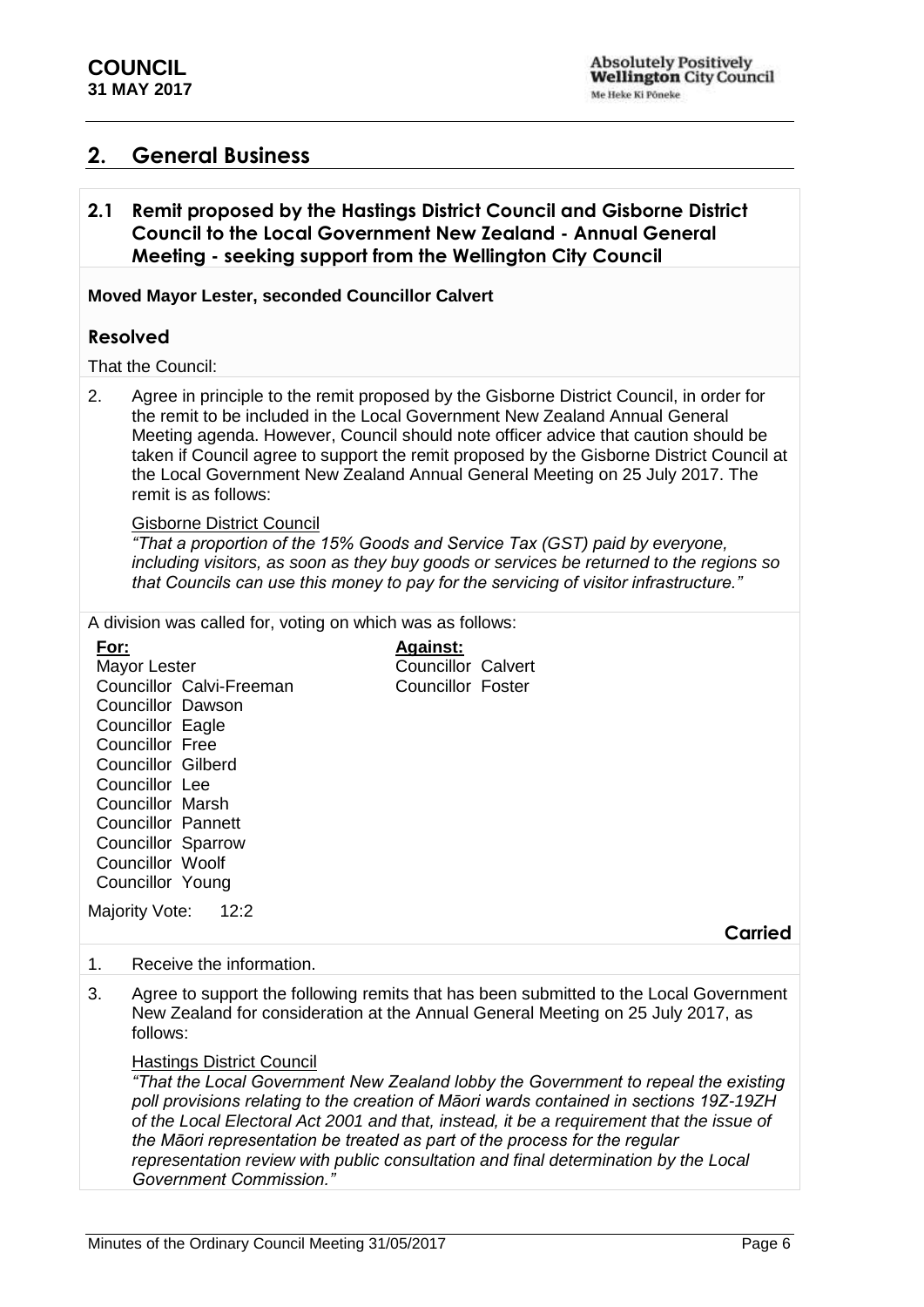4. Note that the City Strategy Committee on 11 May 2017, it was agreed that Councillor Iona Pannett would be the presiding delegate to vote on behalf of the Wellington City council at the Local Government New Zealand Annual General Meeting. Councillor Paul Eagle was delegated as the presiding delegate. In attendance to the Annual General Meeting included Councillors Jill Day, Diane Calvert and Andy Foster.

A division was called for, voting on which was as follows: **For:** Mayor Lester Councillor Calvert Councillor Calvi-Freeman Councillor Dawson Councillor Eagle Councillor Foster Councillor Free Councillor Gilberd Councillor Lee Councillor Marsh Councillor Pannett Councillor Sparrow Councillor Woolf Councillor Young **Against:** Maiority Vote: 14:0

## <span id="page-6-0"></span>**3. Committee Reports**

## <span id="page-6-1"></span>**3.1 Report of the Wellington Region Waste Management and Minimisation Plan Joint Committee Meeting of 27 February 2017**

## **Revision of Wellington Region Waste Management and Minimisation Joint Committee Terms of Reference**

## **Moved Councillor Pannett, seconded Councillor Free**

## **Resolved**

That the Council:

- 1. Agree to appoint **Councillor David Lee** as an alternate member to the Wellington Region Waste Management and Minimisation Plan Joint Committee.
- 2. Accept the amended Terms of Reference allowing for one Council to host the Wellington Region Waste Management and Minimisation Plan Joint Committee meetings until the Joint Committee decides otherwise.

A division was called for, voting on which was as follows:

**For:** Mayor Lester Councillor Calvert **Against:**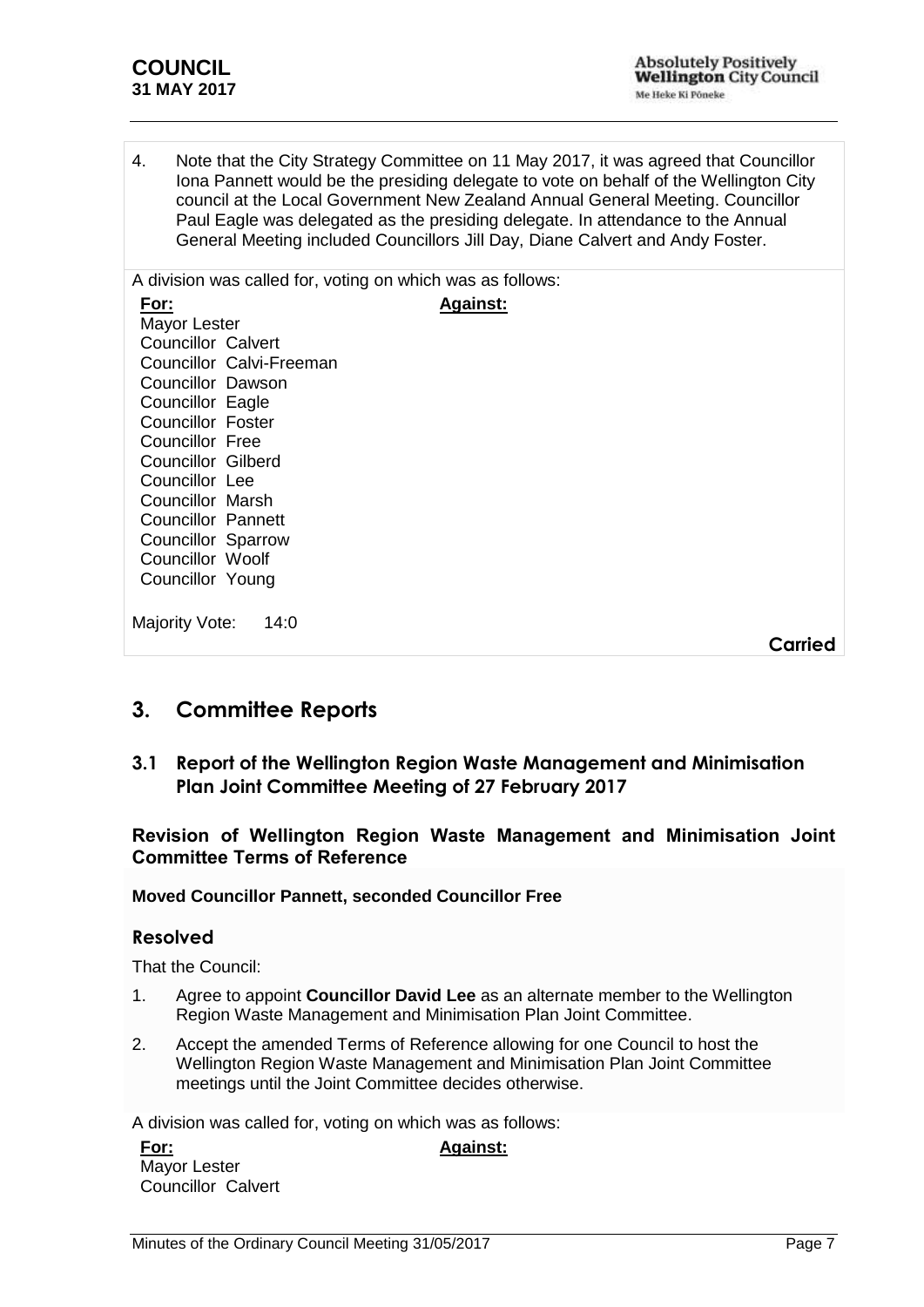## **COUNCIL 31 MAY 2017**

Councillor Calvi-Freeman Councillor Dawson Councillor Eagle Councillor Foster Councillor Free Councillor Gilberd Councillor Lee Councillor Marsh Councillor Pannett Councillor Sparrow Councillor Woolf Councillor Young

Majority Vote: 14:0

**Carried**

## <span id="page-7-0"></span>**3.2 Report of the City Strategy Committee Meeting of 20 April 2017**

## **Wellington Town Belt Management Plan Review**

#### **Moved Councillor Gilberd, seconded Councillor Woolf**

#### **Resolved**

That the Council:

- 1. Note that all the proposed amendments to the Wellington Town Belt Management Plan are either consequential to the commencement of the Wellington Town Belt Act 2016 (the Act), or minor and technical in nature and compliance with section 11(4) of the Act is unnecessary.
- 2. Adopt the amendments to the Wellington Town Belt Management Plan under section 11 and clause 1(2) of Schedule 1 to the Act as set out in the draft Plan attached as Attachment 1 to include the following change:
	- i. Add the Low Carbon Capital Plan 2016-2018 and Our Natural Capital biodiversity strategy (including Predator Free Capital project) with brief explanatory text to be added by the Natural Environment Portfolio Leader and the Chief Executive.

A division was called for, voting on which was as follows:

**For:** Mayor Lester Councillor Calvert Councillor Calvi-Freeman Councillor Dawson Councillor Eagle Councillor Foster Councillor Free Councillor Gilberd Councillor Lee Councillor Marsh Councillor Pannett Councillor Sparrow

**Against:**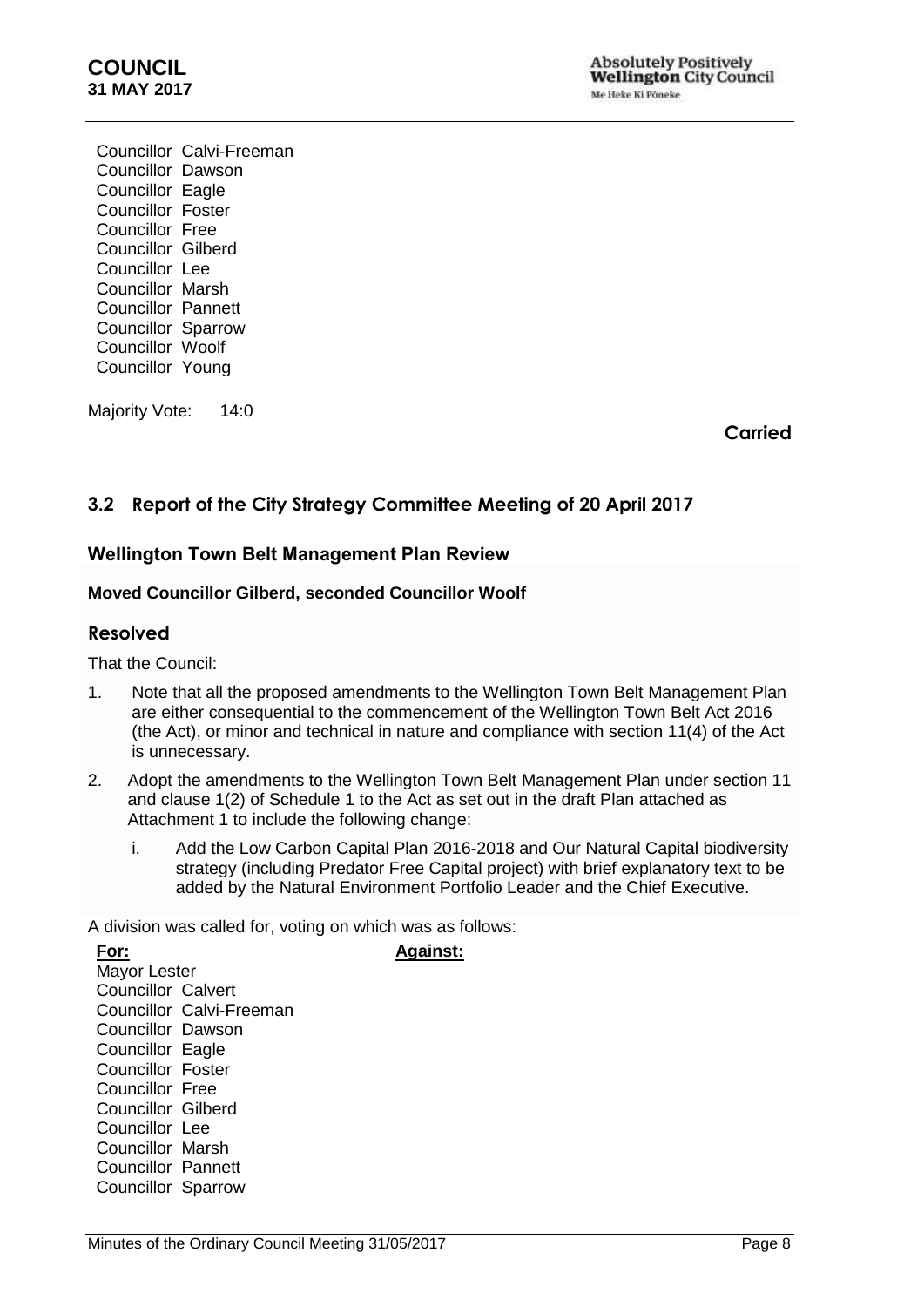Councillor Woolf Councillor Young

Majority Vote: 14:0

**Carried**

## <span id="page-8-0"></span>**3.3 Report of the City Strategy Committee Meeting of 11 May 2017**

## **Wellington Regional Sport and Active Recreation Strategy Implementation**

### **Moved Councillor Eagle, seconded Councillor Marsh**

### **Resolved**

That the Council:

- 1. Endorse *Living Well - Wellington Regional Sport and Active Recreation Strategy 2016 – 2026* (Attachment 1)
- 2. Consider funding, as part of the 2017/18 Annual Plan and 2018/2028 Long-term Plan, the amount of \$24,000 per year for 3 years (total \$72,000) to help the successful implementation of the strategy, including facilitating, monitoring and reporting.

**Against:**

A division was called for, voting on which was as follows:

**For:** Mayor Lester Councillor Calvert Councillor Calvi-Freeman Councillor Dawson Councillor Eagle Councillor Foster Councillor Free Councillor Gilberd Councillor Lee Councillor Marsh Councillor Pannett Councillor Sparrow Councillor Woolf Councillor Young

<span id="page-8-1"></span>Majority Vote: 14:0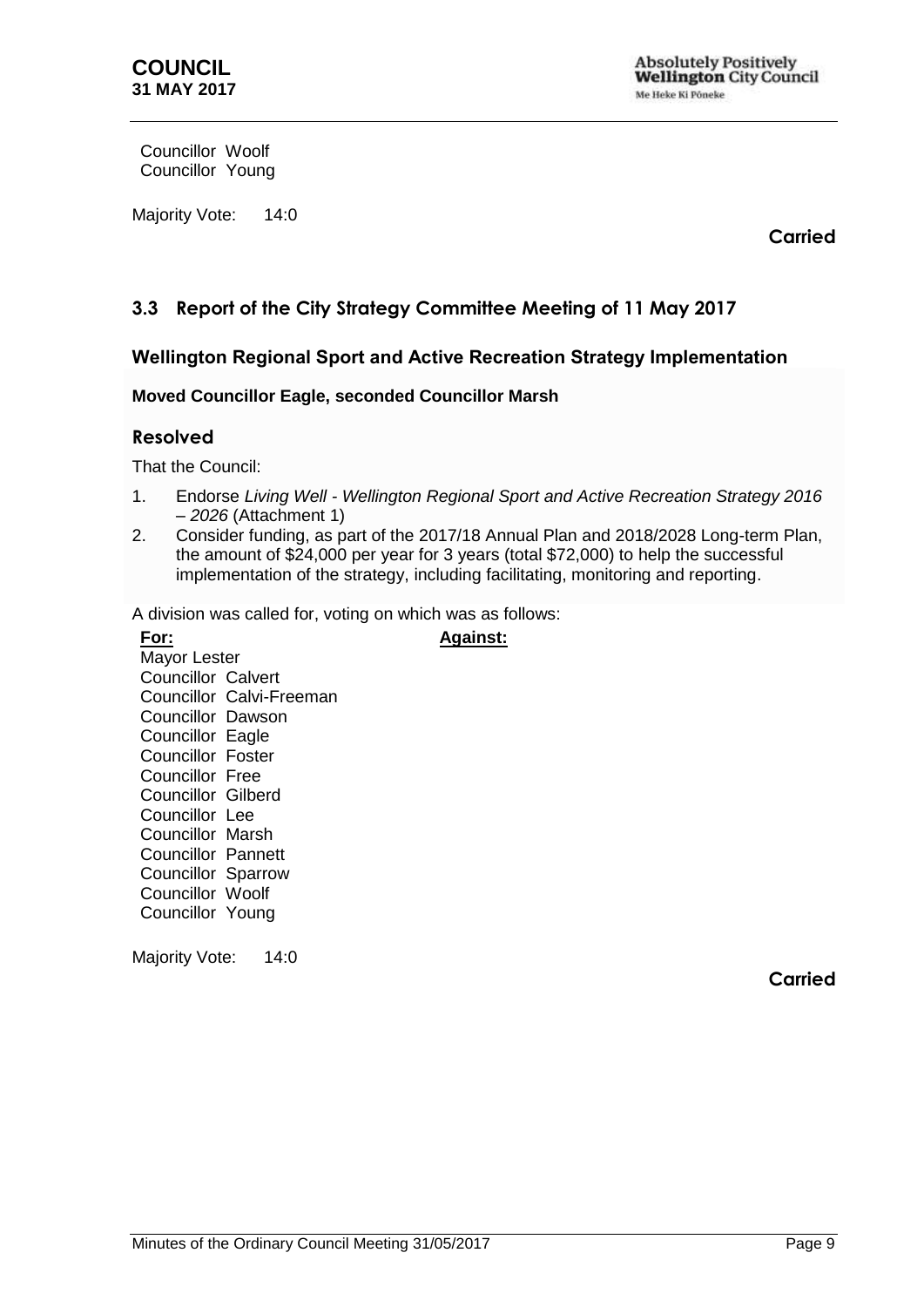## **3.4 Report of the City Strategy Committee Meeting of 11 May 2017**

## **Johnsonville Library Project: Request for extra funding**

**Moved Councillor Dawson, seconded Councillor Gilberd**

## **Resolved**

That the Council:

1. Approve the revised budget including additional funding as follows:

| a | Construction contingency                                                             | \$1.5m   |
|---|--------------------------------------------------------------------------------------|----------|
| b | Café fitout                                                                          |          |
|   | "Hard fit out" eg interior walls, floor, plumbing,<br>(i)<br>ventilation and cabling | \$498K   |
|   | <b>Public toilets</b>                                                                | \$300k   |
| d | Keith Spry Pool ancillary works                                                      | \$435k   |
| e | Landscaping to Memorial Park and wider campus                                        | \$300k   |
|   | Covered walkway to Johnsonville Community centre                                     | \$100k   |
|   | Total additional funding                                                             | \$3.133m |
|   |                                                                                      |          |

|                     | 2016/17 &<br>prior years | 2017/18 | 2018/19 |
|---------------------|--------------------------|---------|---------|
| Base cost           | \$8.0m                   | \$5.2m  | \$6.1m  |
| Additional funding  |                          |         | \$3.3m  |
| <b>Total budget</b> | \$22.5m                  |         |         |

**Against:**

A division was called for, voting on which was as follows:

| For:                      |                          |
|---------------------------|--------------------------|
| Mayor Lester              |                          |
| <b>Councillor Calvert</b> |                          |
|                           | Councillor Calvi-Freeman |
| Councillor Dawson         |                          |
| <b>Councillor Eagle</b>   |                          |
| <b>Councillor Foster</b>  |                          |
| Councillor Free           |                          |
| Councillor Gilberd        |                          |
| Councillor Lee            |                          |
| <b>Councillor Marsh</b>   |                          |
| Councillor Pannett        |                          |
| <b>Councillor Sparrow</b> |                          |
| <b>Councillor Woolf</b>   |                          |
| Councillor Young          |                          |
|                           |                          |

Majority Vote: 14:0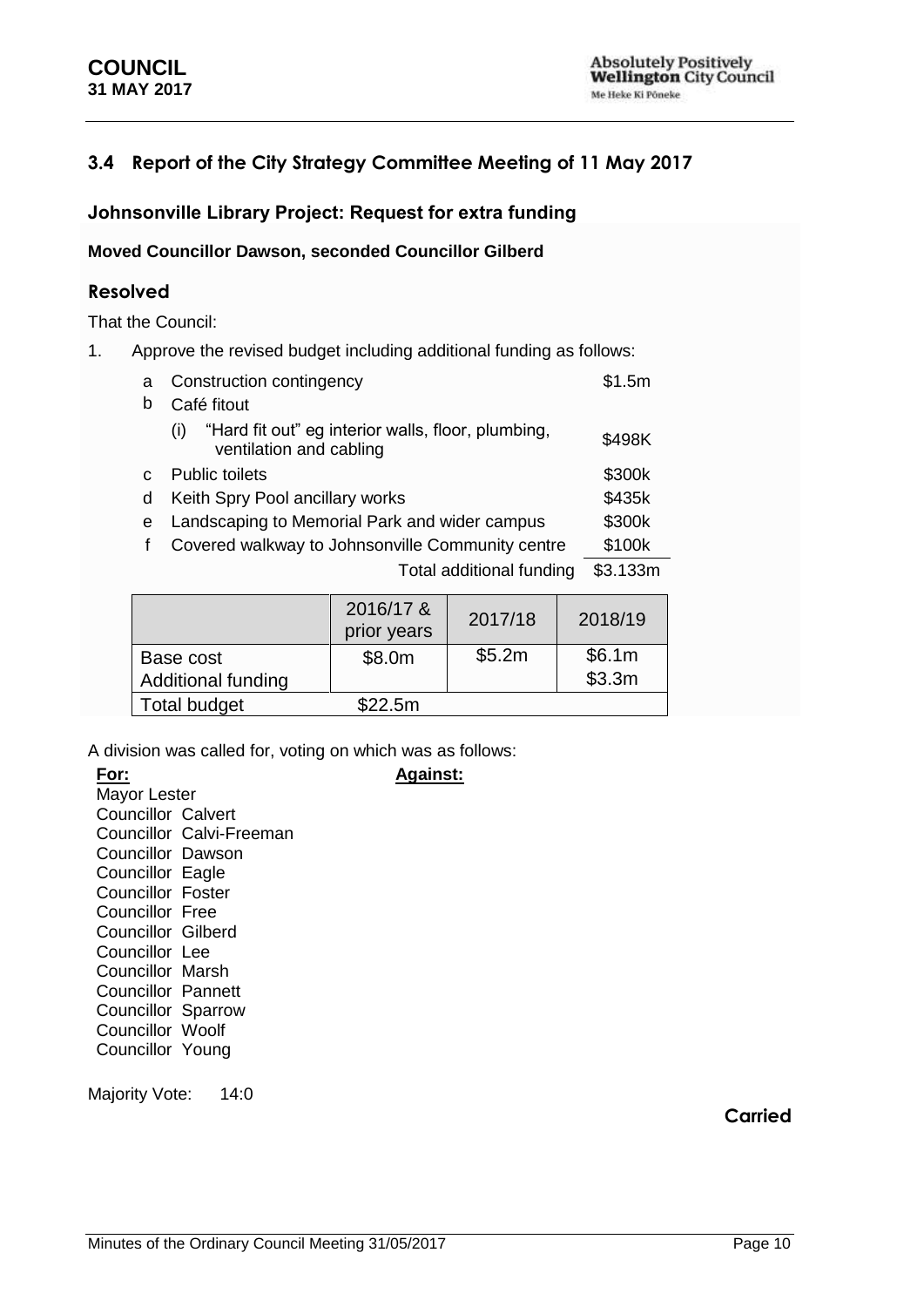## <span id="page-10-0"></span>**3.5 Report of the Regulatory Processes Committee Meeting of 24 May 2017**

## **Proposed Road Stopping – Land Adjoining 82 Newlands Road, Newlands**

#### **Moved Councillor Sparrow, seconded Councillor Gilberd**

### **Resolved**

- 1. That the Council:
	- a. Agree that approximately 185m² of unformed legal road land on Newlands Road, Newlands, shown as the land bordered red on the plan in Attachment 2 (the Land) and adjoining 82 Newlands Road, Newlands (being Lot 17 DP14870, CFR WN825/86) is not required for a public work and surplus to requirements.
	- b. Agree to dispose of the Land.
	- c. Delegate to the Chief Executive Officer the power to conclude all matters in relation to the road stopping and disposal of the Land, including all legislative matters, issuing relevant public notices, declaring the road stopped, negotiating the terms of sale or exchange, impose any reasonable covenants, and anything else necessary.
- 2. Note that if objections are received to the road stopping and the applicant wishes to continue, a further report will be presented to the Regulatory Processes Committee for consideration.

**Against:**

A division was called for, voting on which was as follows:

| For:                      |                          |
|---------------------------|--------------------------|
| Mayor Lester              |                          |
| <b>Councillor Calvert</b> |                          |
|                           | Councillor Calvi-Freeman |
| <b>Councillor Dawson</b>  |                          |
| Councillor Eagle          |                          |
| Councillor Foster         |                          |
| <b>Councillor Free</b>    |                          |
| Councillor Gilberd        |                          |
| Councillor Lee            |                          |
| <b>Councillor Marsh</b>   |                          |
| <b>Councillor Pannett</b> |                          |
| <b>Councillor Sparrow</b> |                          |
| <b>Councillor Woolf</b>   |                          |
| Councillor Young          |                          |
|                           |                          |

<span id="page-10-1"></span>Majority Vote: 14:0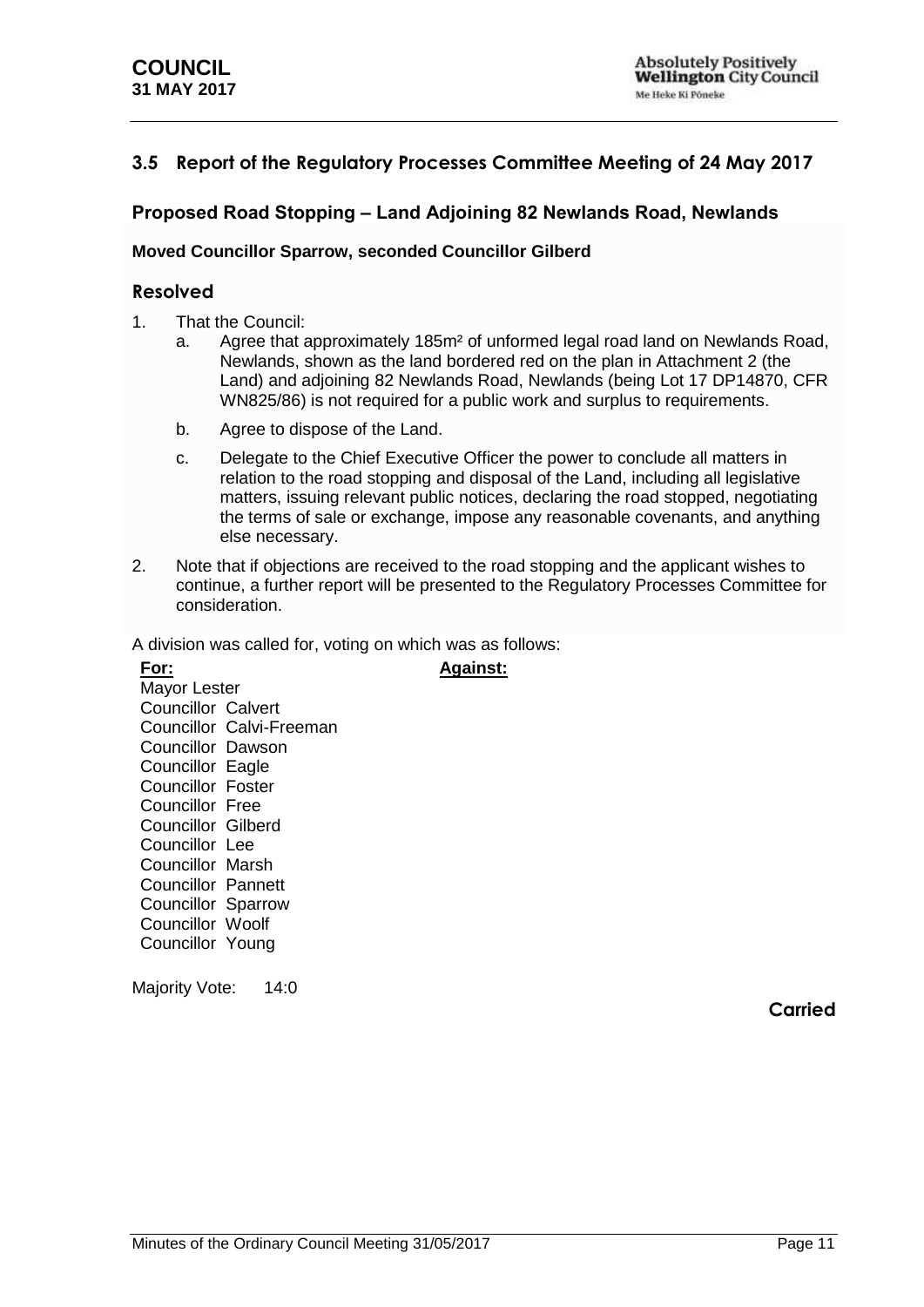## **3.6 Report of the Regulatory Processes Committee Meeting of 24 May 2017**

## **Road Stopping and Exchange - Legal Road Adjoining 19 Devon Street, Aro Valley**

#### **Moved Councillor Sparrow, seconded Councillor Calvi-Freeman**

### **Resolved**

- 1. That the Council:
	- a. Agree that approximately 32m² (subject to survey) of unformed road shown outlined red on Attachment 1 (the Land), and adjoining 19 Devon Street, Aro Valley (Lot 3 DP 5767 CFR WN316/98) is not required for a public work and is surplus to Council's requirements.
	- b. Agree to dispose of the Land (referred to in recommendation a) either by sale or exchange for approximately 72 m<sup>2</sup> of the owners adjoining land currently *part of* 11 Devon Street (Lot 1 DP 89235 CFR WN56A/536) shown outlined yellow on Attachment 1 (the Applicant's Land).
	- c. Agree to acquire the Applicant's Land.
	- d. Delegate to the Chief Executive Officer the power to conclude all matters in relation to the road stopping and disposal of the Land, and the acquisition of the Applicant's Land, including all legislative matters, issuing relevant public notices, declaring the road stopped, negotiating the terms of sale or exchange, imposing any reasonable covenants, and anything else necessary.
	- e. Note that if objections are received to the road stopping and the applicant wishes to continue with the road stopping, a further report will be presented to the Committee for consideration.

**Against:**

A division was called for, voting on which was as follows:

| For:                      |
|---------------------------|
| Mayor Lester              |
| Councillor Calvert        |
| Councillor Calvi-Freeman  |
| Councillor Dawson         |
| Councillor Eagle          |
| <b>Councillor Foster</b>  |
| Councillor Free           |
| Councillor Gilberd        |
| Councillor Lee            |
| Councillor Marsh          |
| Councillor Pannett        |
| <b>Councillor Sparrow</b> |
| Councillor Woolf          |
| Councillor Young          |
|                           |

Majority Vote: 14:0